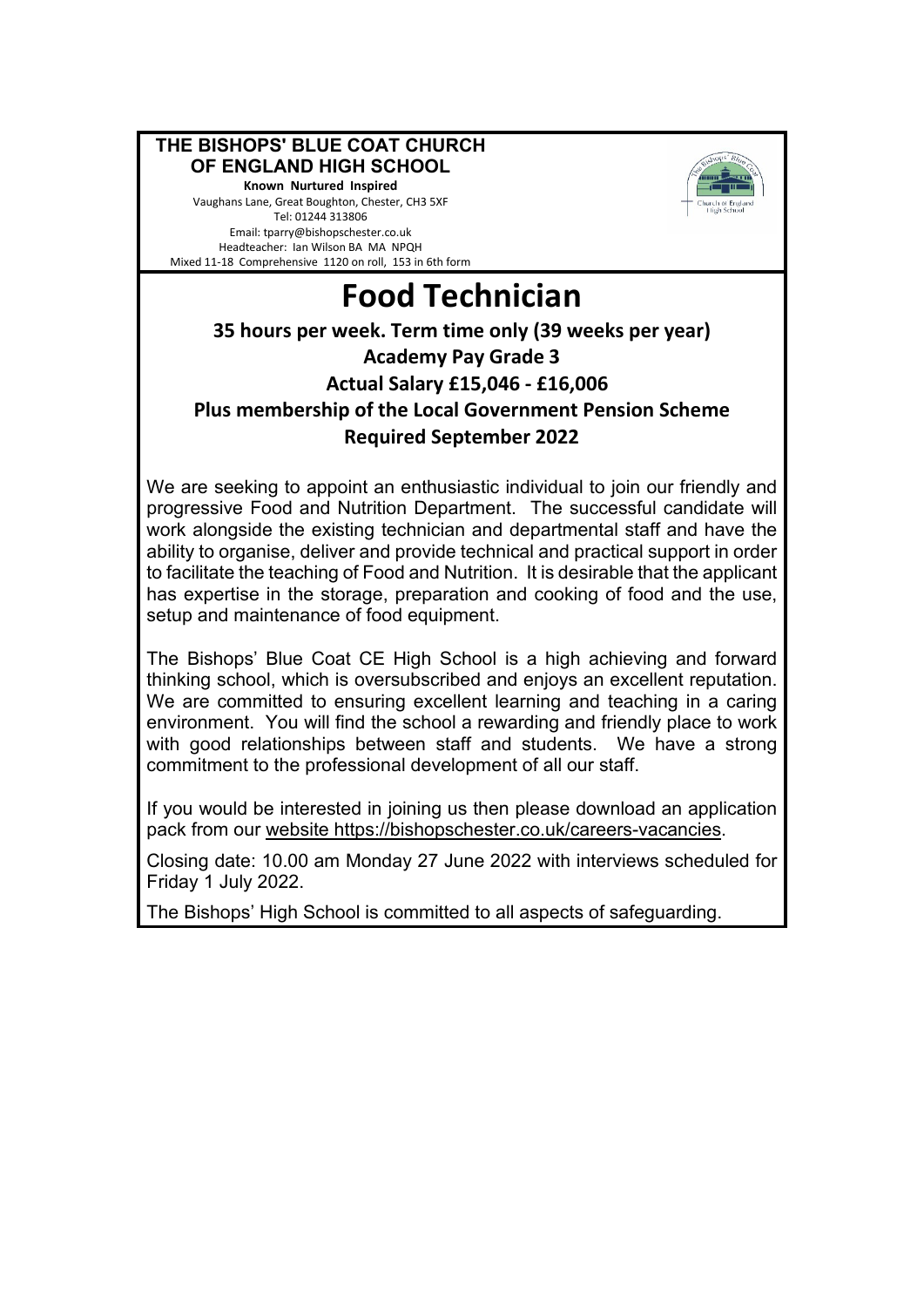## **The Bishops' Blue Coat Church of England High School**

Known Nurtured Inspired

Headteacher: Ian Wilson BA PGCE MA NPQH



June 2022

Dear Applicant,

## **Food Technician**

Thank you for your interest in this position. I hope that the enclosed details provide sufficient information to help you to decide whether to submit an application.

We are seeking to appoint an enthusiastic individual to join our friendly and progressive Food and Nutrition Department. The successful candidate will work alongside the existing technician and departmental staff and have the ability to organise, deliver and provide technical and practical support in order to facilitate the teaching of Food and Nutrition. It is desirable that the applicant has expertise in the storage, preparation and cooking of food and the use, setup and maintenance of food equipment.

We aim to be a school where students are known, nurtured and inspired. We believe that we have a responsibility to ensure that our students gain examination results in line with their potential, but we see education as being much more than this. In the light of being a Church School, we are particularly interested in the development of the whole person. We would hope that when students leave us, they are equipped with the skills and attributes of well-rounded individuals, who have the ability and desire to make a positive contribution to the society in which they live.

Our most recent Ofsted Inspection (November 2019) judged us to be a "Good" school with 'outstanding development of each individual'. In our Denominational Inspection in 2016, we were judged 'an outstanding Church of England High School'. The school is thriving with an excellent reputation. There are 1120 pupils on roll including a sixth form of 153. In 2010, we were invited by the DfE to apply for Academy Status which we successfully gained in April 2011. This gives us more autonomy and we remain a single academy trust, rooted in our West Cheshire community, striving to meet our goal of becoming an outstanding school in all aspects.

We enjoy a very good reputation for the quality of pastoral care offered to students within our Christian ethos. Relationships throughout the school are very good and we have a strong commitment to promoting high standards of individual care and achievement. We believe that we are a fully inclusive school and our intake, in terms of the ability and social background of our students, is truly comprehensive. The 140 teaching and support staff are dedicated, hard-working and very supportive of each other as well as of the students. The school enjoys a friendly and positive working atmosphere. We also pride ourselves on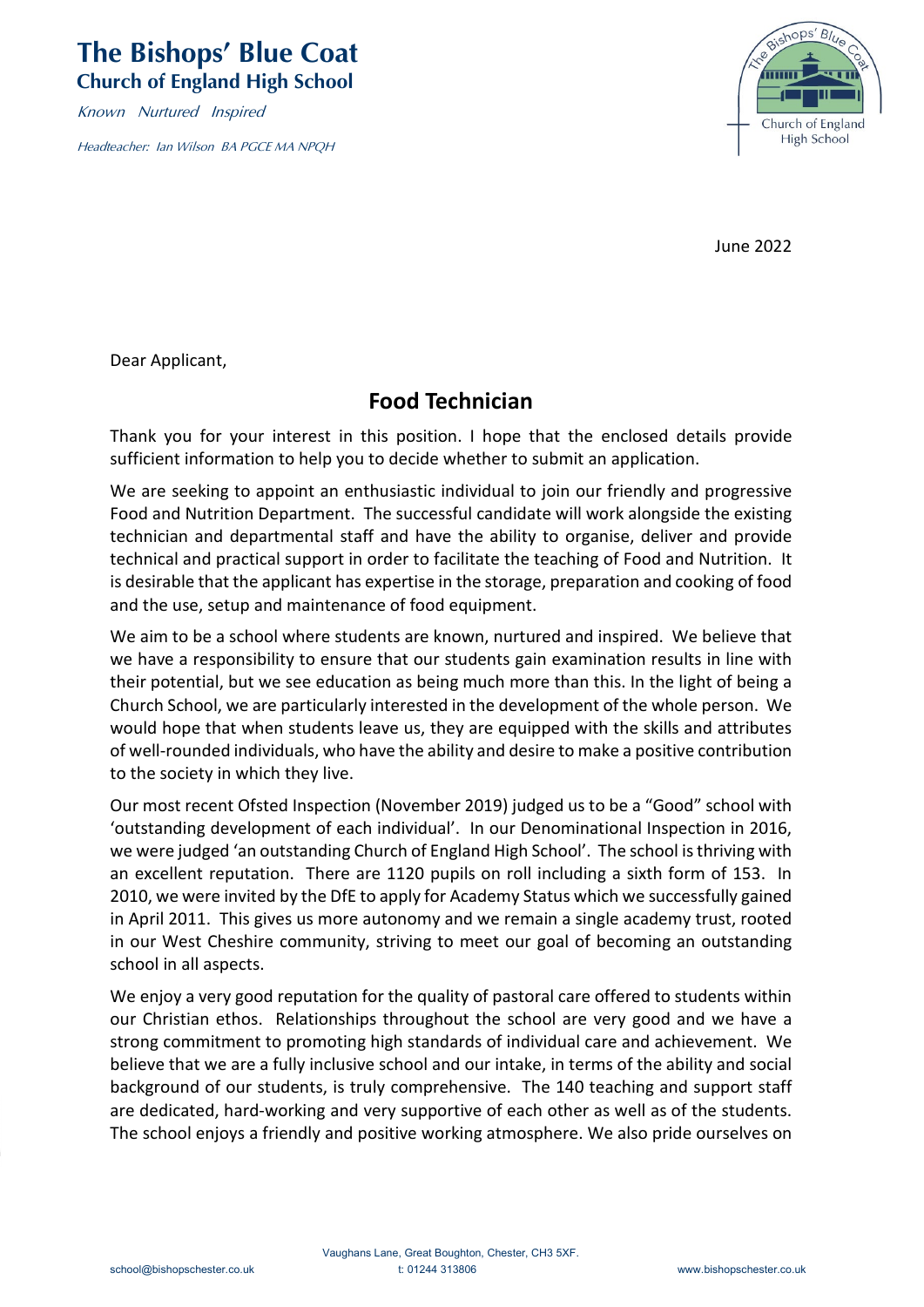an excellent programme of CPD with a nearby teaching school and links with Chester University and the Mickle Trafford School Direct teacher training alliance.

If, having read the accompanying documentation, you feel you possess the qualities we are looking for; I do hope that you will submit an application. If you would like further information, please do not hesitate to contact our Subject Leader for Food and Nutrition, Karen Baker [kbaker@bishopschester.co.uk](mailto:kbaker@bishopschester.co.uk) or myself [iwilson@bishopschester.co.uk](mailto:iwilson@bishopschester.co.uk).

Your application should comprise a completed application form and an accompanying word processed letter (maximum 2 sides A4) which addresses the Person Specification. Full DBS checks apply. The closing date for applications is 10.00 am on Monday 27 June 2022 with interviews scheduled for Friday 1 July 2022.

Whilst we would like to acknowledge all applications, this is not always possible. If you have not heard from us within two weeks of the closing date, please assume you have not been successful this time. However, we thank you for your interest in our school.

I look forward to hearing from you.

Yours sincerely,

la Wits

Ian Wilson Headteacher

Your application pack should contain:

- letter from the Headteacher
- application form
- a job description
- a person specification

**Note**: Please could you ensure that you:

- include details of your qualifications, including grades under the results section of your application form
- include your mobile telephone number and a live email address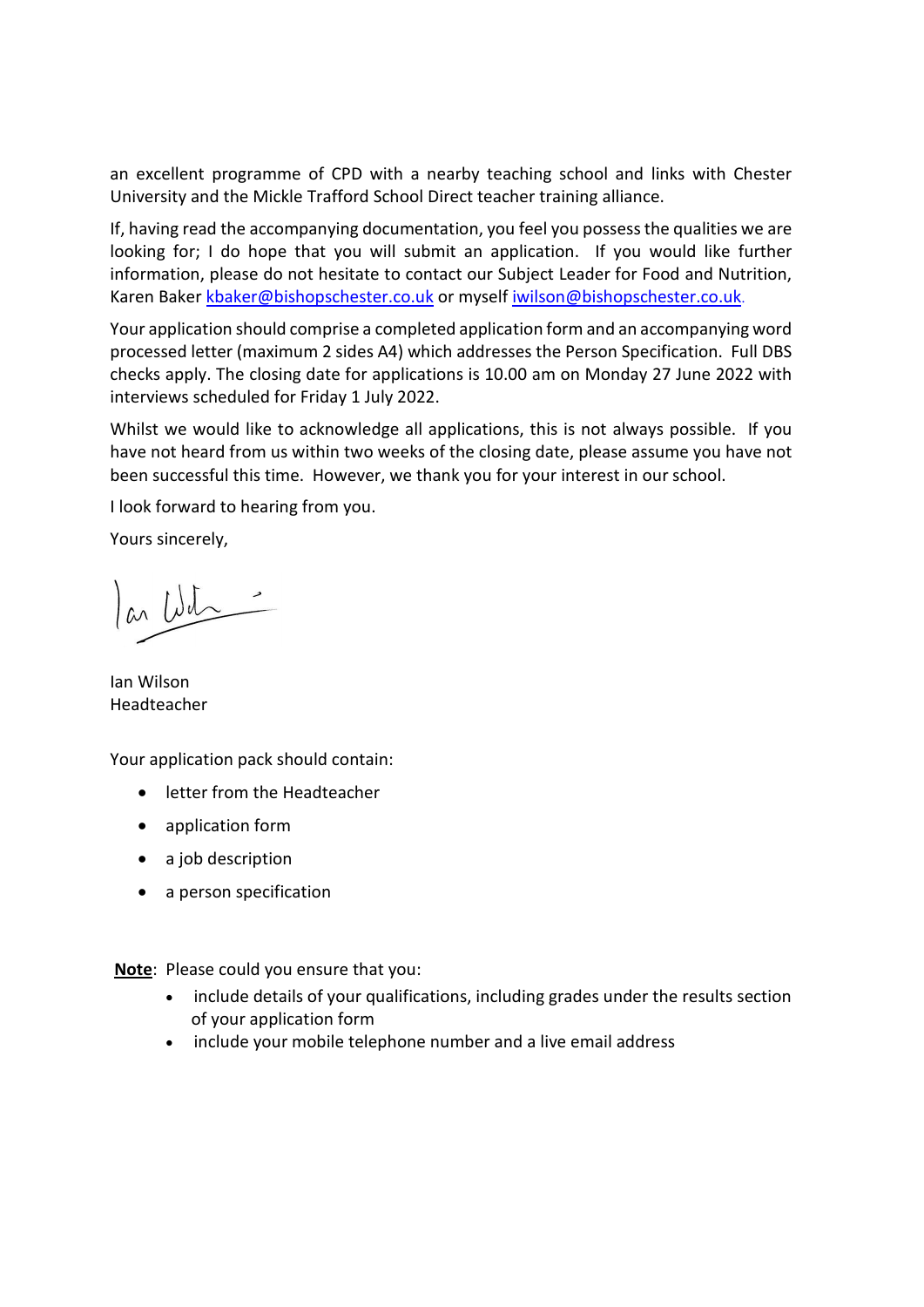## **JOB DESCRIPTION**



| <b>Job Title:</b> | <b>Food and Nutrition Departmental Technician</b>                                                                                                       |
|-------------------|---------------------------------------------------------------------------------------------------------------------------------------------------------|
| Salary:           | Academy Pay Grade 3 (Points 2-4 £18,516-£19,264 pro rata)<br>Actual Salary £15,046-£16,006 pa plus membership of the local<br>government pension scheme |
| Line Manager:     | <b>Head of Food and Nutrition</b>                                                                                                                       |
| Hours:            | 35 hours per week /39 weeks per year - 8.15am-3.45pm with half an hour<br>for lunch                                                                     |

#### **General Information/Purpose of Job**

To be responsible to the Head of Food and Nutrition in coordinating the use of, and development of, practical resources and facilities including the provision of guidance and support in meeting the practical requirements of the Food and Nutrition curriculum. As the school and department have expanded – this has generated the opportunity to appoint an additional technician to the department.

#### **Main Responsibilities**

- 1. Management of equipment and resources to ensure they are organised and in safe working order, in consultation with the Head of Food and Nutrition, to meet the performance standards required by the department.
- 2. Ensure the security of equipment at the end of the school day including gas supply power shutdown. Ensure knife blocks are full and in secure storerooms at the end of lessons.
- 3. Carry out laundry generated by practical lessons and ensure materials such as washing up liquid and hand soap are kept topped up.
- 4. Ensuring the kitchens are cleaned down at the end of the day and units/equipment have been checked and are in clean and working order.
- 5. Ensure safe storage and disposal of ingredients, students food and equipment taking account of safety procedures and COSHH regulations to ensure safety of the pupils and staff.
- 6. Set out and clear away ingredients and equipment, prepare and set up and clear away demonstrations as required by teaching staff, and assist in the ordering of ingredients and equipment.
- 7. Carry out risk assessments for technician activities.
- 8. Assist in practical classes, carrying out demonstrations, preparing resources and setting up specialist equipment for GCSE and A-level. Provide practical support and guidance for school staff and students in the use of ingredients, equipment, and recommend solutions to technical problems encountered
- 9. Maintain hygiene standards in the department in terms of food storage, preparation, kitchen hygiene and storage of equipment.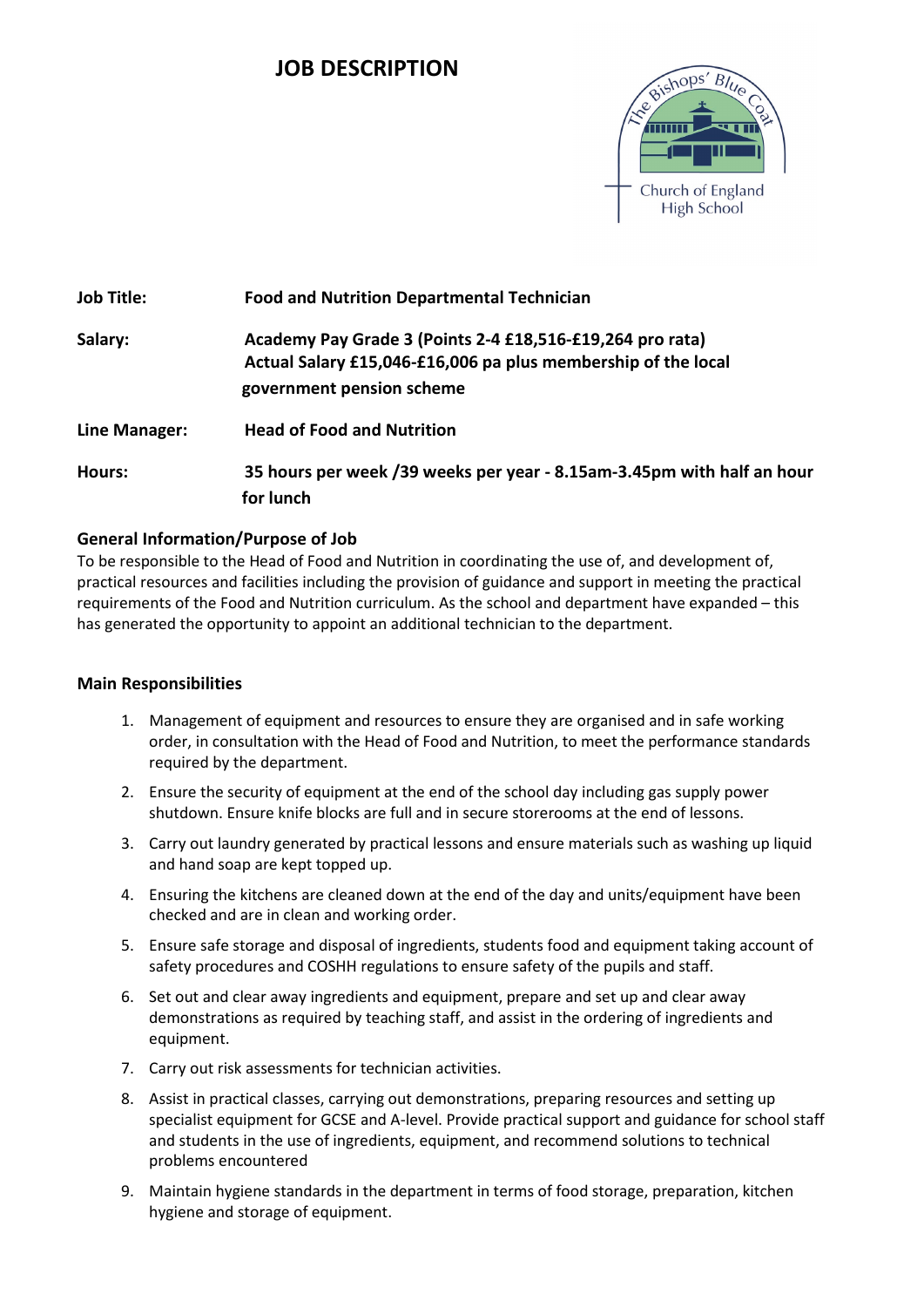- 10. Stock inventory including the ordering and provision of ingredients for demonstrations, Pupil Premium students and school events such as open evening.
- 11. Provide administrative support to teaching staff in the department including printing, copying and displays. Maintain up to date accreditation with the relevant health and safety qualifications.
- 12. Promote the observance of a safe and healthy working environment and provide advice on health and safety issues to teachers and students.
- 13. Assist in the resourcing, design and maintenance of wall displays.
- 14. Carry out break time and lunchtime supervisory duties on a rotational basis.
- 15. Provision of first aid assistance (training will be provided if required).
- 16. Provide support in other areas to facilitate the smooth running of the school.

Notwithstanding the detail in this job description, in accordance with the School's Flexibility Policy the job holder will undertake such work as may be determined by the Headteacher/Governing Body from time to time, up to or at a level consistent with the Main Responsibilities of the job.